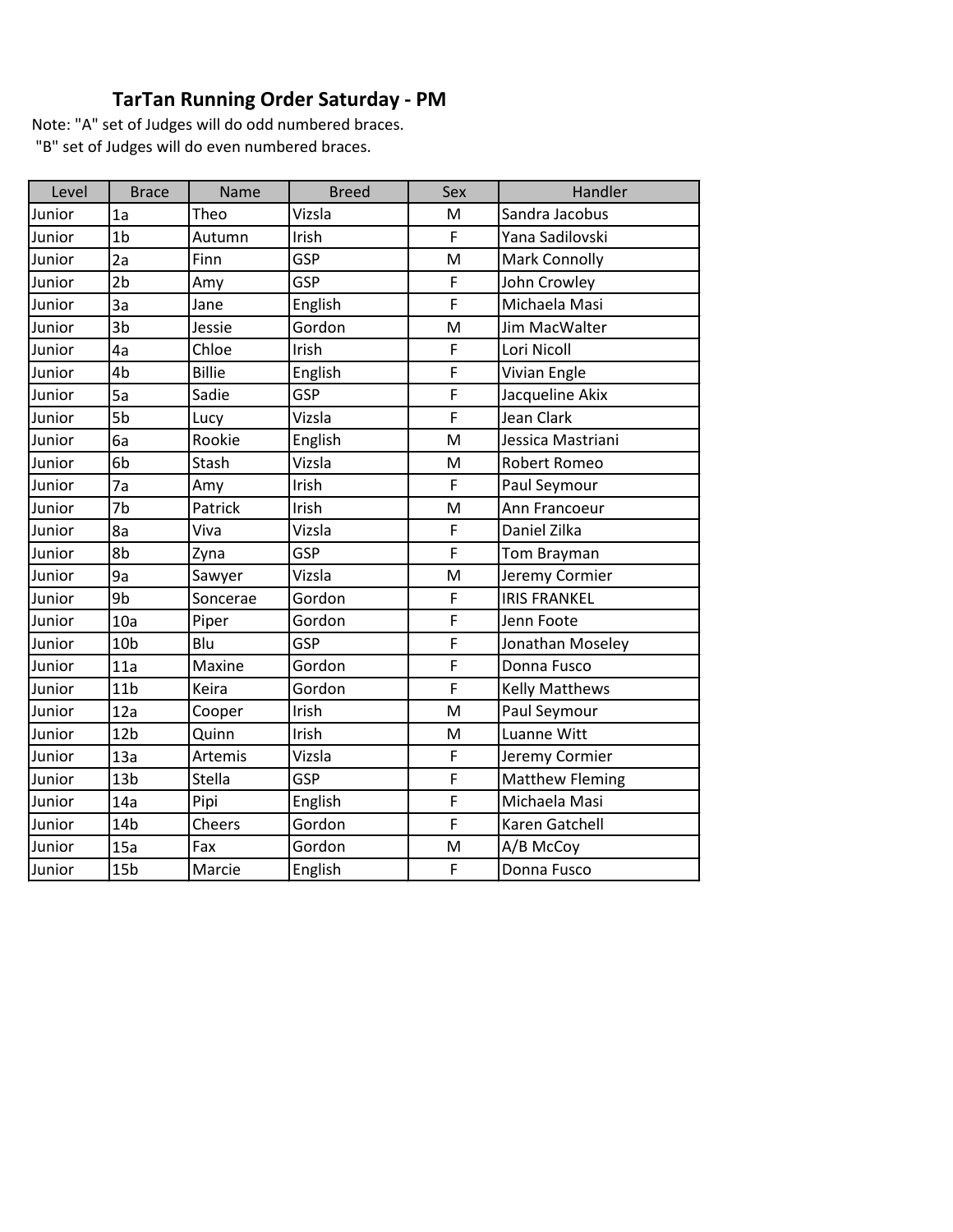## **TarTan Running Order Saturday - PM**

| Level           | <b>Brace</b> | <b>Name</b> | <b>Breed</b> | Sex | Handler                |
|-----------------|--------------|-------------|--------------|-----|------------------------|
| Master          | 1a           | Logan       | English      | M   | <b>Kay Fouhey</b>      |
| Master          | 1b           | Emme        | Vizsla       | F   | <b>Diane Bliss</b>     |
| <b>I</b> Master | 2a           | Solo        | Vizsla       | M   | <b>Ted McEachron</b>   |
| Master          | 2b           | Sawyer      | Brittany     | M   | <b>Elizabeth Smith</b> |
| Master          | 3a           | Roka        | Vizsla       | F   | <b>Geoff Mohos</b>     |
| Master          | 3b           | Guage       | <b>GSP</b>   | M   | John Crowley           |
| Master          | 4a           | Faith       | Vizsla       | F   | Marisa Fowler          |
| Master          | 4b           | Colby       | English      | M   | <b>Kay Fouhey</b>      |
| <b>I</b> Master | 5a           | T.J.        | <b>GSP</b>   | M   | Pat Russell            |

| Level  | <b>Brace</b> | <b>Name</b> | <b>Breed</b> | Sex | Handler                  |
|--------|--------------|-------------|--------------|-----|--------------------------|
| Senior | 1a           | Mia         | Pointer      |     | <b>Patrice Delahunty</b> |
| Senior | 1b           | Jake        | Gordon       | М   | Jim MacWalter            |
| Senior | 2a           | Finley      | GSP          | M   | J Perkins/S Church       |
| Senior | 2b           | Dalton      | Pointer      | M   | <b>Susan Gregory</b>     |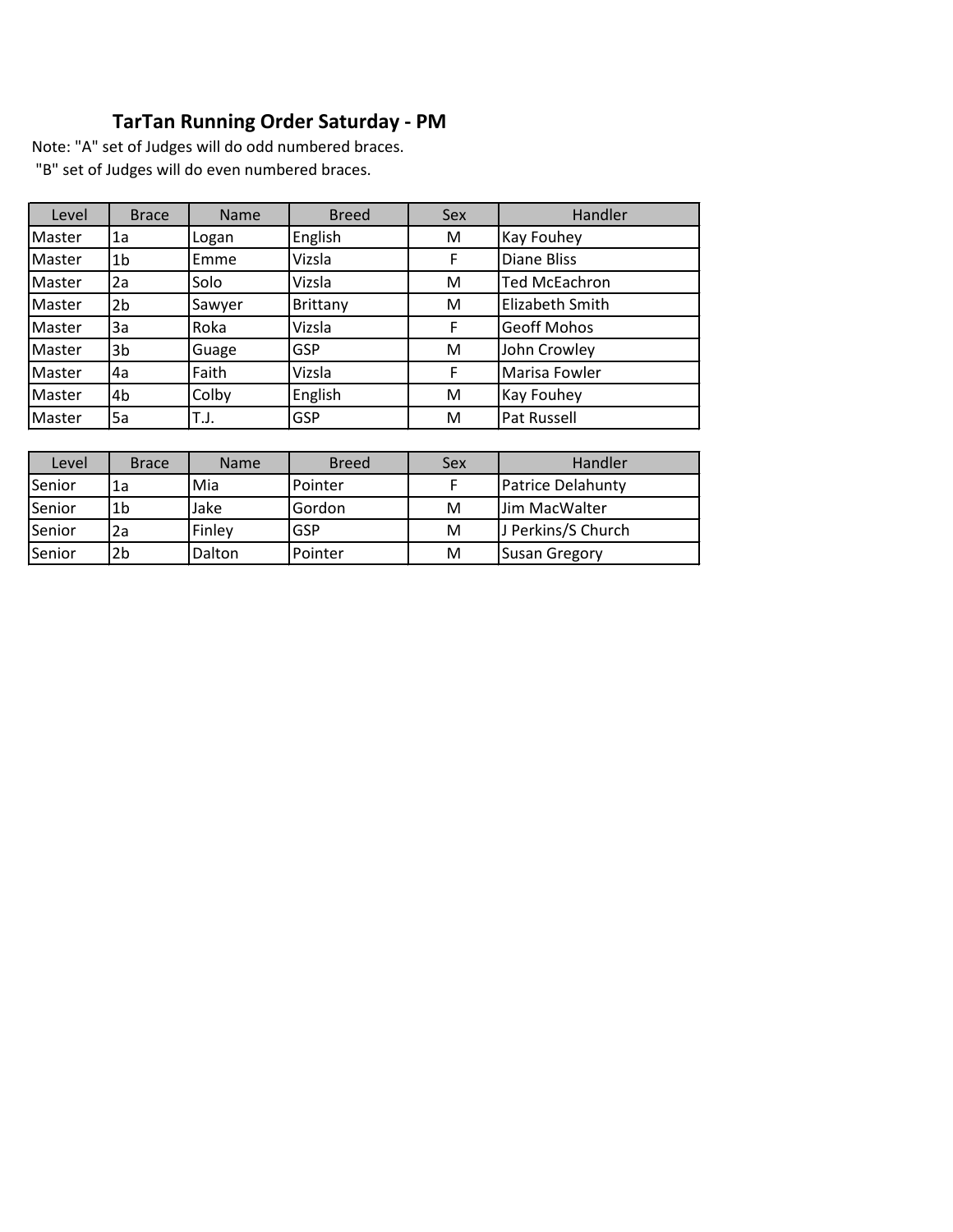## **TarTan Running Order Sunday - AM**

| Level  | <b>Brace</b>    | Name     | <b>Breed</b>    | Sex         | Handler                |
|--------|-----------------|----------|-----------------|-------------|------------------------|
| Junior | 1a              | Jessie   | Gordon          | M           | Jim MacWalter          |
| Junior | 1 <sub>b</sub>  | Cheers   | Gordon          | F           | Karen Gatchell         |
| Junior | 2a              | Amy      | Irish           | F           | Paul Seymour           |
| Junior | 2 <sub>b</sub>  | Stella   | GSP             | F           | <b>Matthew Fleming</b> |
| Junior | 3a              | Quinn    | Irish           | M           | <b>Luanne Witt</b>     |
| Junior | 3 <sub>b</sub>  | Keira    | Gordon          | F           | <b>Kelly Matthews</b>  |
| Junior | 4a              | Piper    | Gordon          | F           | Jenn Foote             |
| Junior | 4b              | Blu      | GSP             | F           | Jonathan Moseley       |
| Junior | 5a              | Zyna     | GSP             | F           | Tom Brayman            |
| Junior | 5b              | Soncerae | Gordon          | F           | <b>IRIS FRANKEL</b>    |
| Junior | 6a              | Viva     | Vizsla          | F           | Daniel Zilka           |
| Junior | 6b              | Cooper   | Irish           | M           | Paul Seymour           |
| Junior | 7a              | Luke     | GSP             | M           | <b>Barbara Brewer</b>  |
| Junior | 7b              | Patrick  | Irish           | M           | Ann Francoeur          |
| Junior | 8a              | Artemis  | Vizsla          | F           | Jeremy Cormier         |
| Junior | 8b              | Brooklyn | Irish           | $\mathsf F$ | Michelle DeChambeau    |
| Junior | 9a              | Jane     | English         | F           | Michaela Masi          |
| Junior | 9b              | Fax      | Gordon          | M           | A/B McCoy              |
| Junior | 10a             | Stash    | Vizsla          | M           | <b>Robert Romeo</b>    |
| Junior | 10 <sub>b</sub> | Rookie   | English         | M           | Jessica Mastriani      |
| Junior | 11a             | Sadie    | GSP             | F           | Jacqueline Akix        |
| Junior | 11 <sub>b</sub> | Lance    | Irish           | M           | Michelle DeChambeau    |
| Junior | 12a             | Sawyer   | Vizsla          | M           | Jeremy Cormier         |
| Junior | 12 <sub>b</sub> | Lucy     | Vizsla          | F           | <b>Jean Clark</b>      |
| Junior | 13a             | Copper   | <b>Brittany</b> | M           | Kedric Bartsch         |
| Junior | 13 <sub>b</sub> | Thaomas  | Irish           | M           | Susan Watson           |
| Junior | 14a             | Amy      | <b>GSP</b>      | F           | John Crowley           |
| Junior | 14 <sub>b</sub> | Pipi     | English         | F           | Michaela Masi          |
| Junior | 15a             | Daisy    | <b>WHPG</b>     | F           | David Kula             |
| Junior | 15 <sub>b</sub> | Summer   | Irish           | F           | Michelle DeChambeau    |